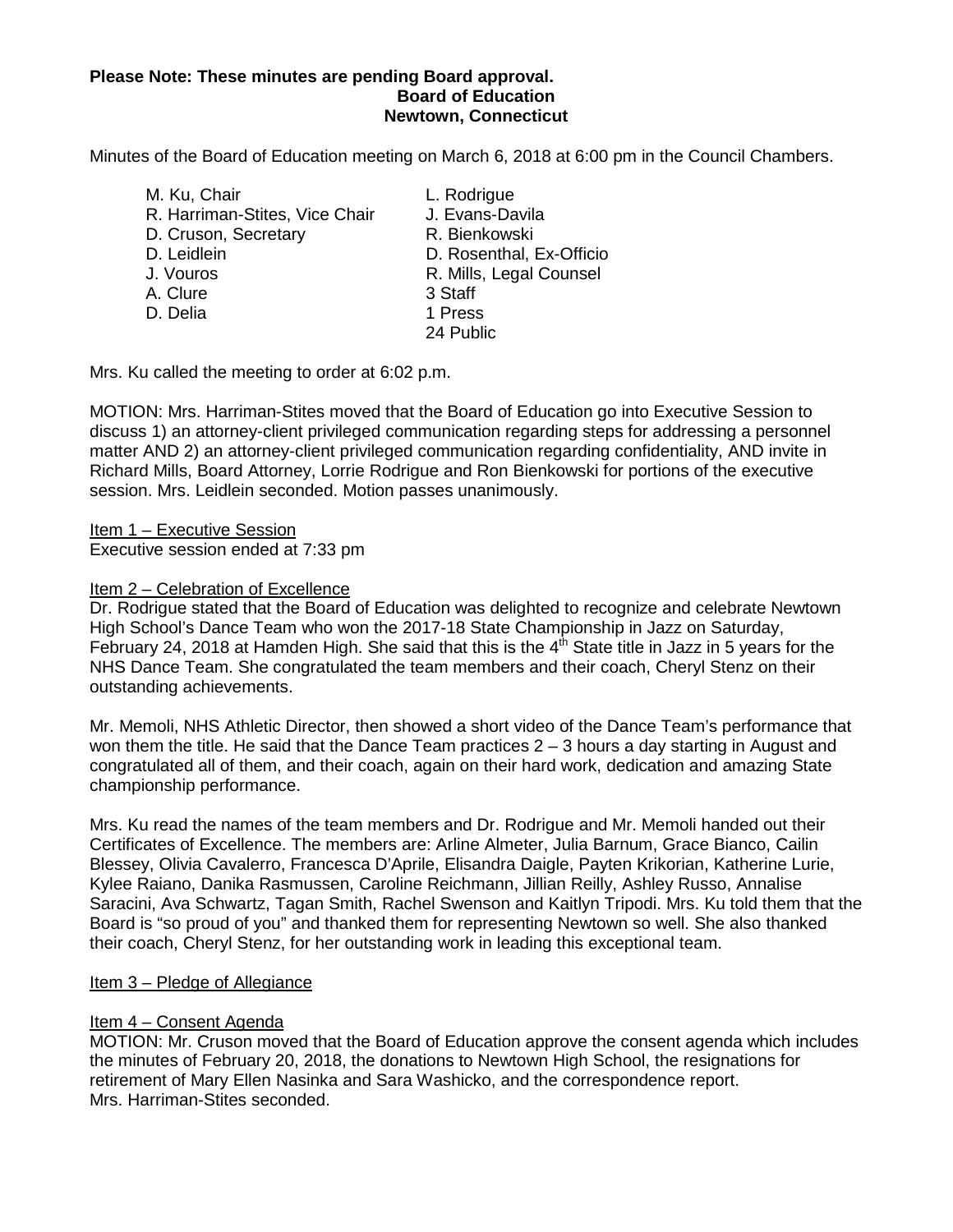Mr. Delia commented on the tremendous impact that Sara Washiko had on his children. He stated that she is the kind of teacher we need and want for Newtown Public Schools, and that she'll be very missed.

Mr. Clure wanted to publicly thank for the Newtown High School donations for softball and a camera for the Blue and Gold Stadium. He feels that it's tremendous to have this kind of support from the community and stressed again that the Board so appreciates their wonderful generosity.

Motion passes unanimously.

#### Item 5 – Public Participation

#### Item 6 – Reports

Chair Report: Mrs. Ku reported that the budget passed through the Board of Finance last week with minor adjustments. She said that next it will be going to the Legislative Council and that should be on Wednesday, March 7, 2018. However, with the impending snow storm, it will probably be held next Wednesday, March 14, 2018. Mrs. Ku handed out information on Raised Bill No. 364 from the State of Connecticut General Assembly regarding "An Act Concerning Special Education Funding". She stated that this is a proposal to reduce the threshold for reimbursements to districts from four and one-half times to two times the average per pupil educational costs. She encouraged everyone to write to the legislature about this and said that there is a public hearing on Friday, March 9, 2018 if anyone is able to attend.

### Superintendent's Report:

Dr. Rodrigue shared that this afternoon she had a conference with all Superintendents in the area, in consultation with a meteorologist, to discuss the impending snow storm and stated that Newtown Public Schools will be closed tomorrow. It remains to be seen what will happen on Thursday. A meeting was held with Newfield Construction, Michelle Hiscavich, Dan Rosenthal and Bob Mitchell, and the current punch list for the auditorium was reviewed. The beautiful new Newtown High School auditorium is ready to go! It will be open to the public on Thursday, March 22, 2018 for the high school musical production of Les Miserables and invitations will be going out soon for the April 2, 2018 dedication. For the Wednesday, March 14, 2018 event (or walkout as it's being called nationally), students from Newtown Middle School and Newtown High School will be given the opportunity to voice their thoughts on school safety. She and NHS and NMS administrators have worked closely with student leaders to create a time for respectful student expression. For kindergarten through grade 6, there will be no change in their schedules. Dr. Rodrigue said that she has sent a letter to NMS and NHS parents and staff to let them know about what will be happening that day, and NMS and NHS Principals will be following up in the next day or two with their own letter. She also said that NMS and NHS will not welcome visitors or the media for this event. Dr. Rodrigue reported that the Assistant Superintendent is working on the next Generation Accountability Report for our District and that Dr. Lois Lanning is to again be in district on Monday and Tuesday, March 12 & 13, 2018 to facilitate a workshop on Concept Based Curriculum Instruction.

Mr. Delia congratulated Dr. Rodrigue on being chosen as Newtown's Superintendent of Schools, as he was not able to attend that meeting, and wished her all the best.

Mr. Delia then said that he has a question about the "walkout". In reviewing our policy, he is wondering if the event is tied to our curriculum (as per our policy)?

Dr. Rodrigue stated that this is why it's not being done at the K-6 level because there really isn't a tiein. They are younger and don't have the same depth of understanding of current events. At the middle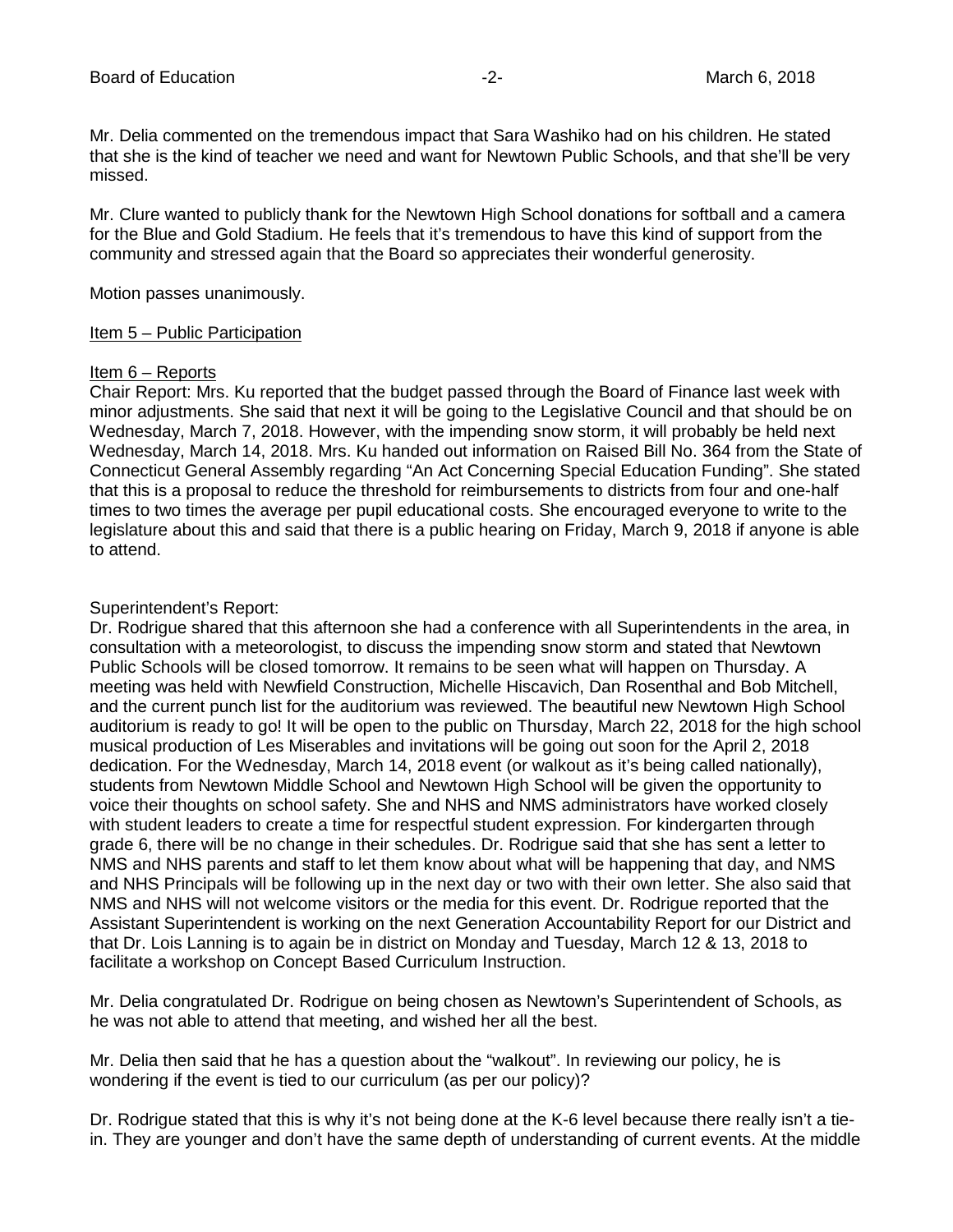school and high school level it is tied in with Civics and the topic of safety because that does apply to them. She stated that it is not only newsworthy but also, when we talk about being able to take a position or stance and support it, it is directly related to what they're learning in their Social Studies classes. Dr. Rodrigue said that she and her administrators have worked closely with our student leaders so that it is related and thematically connected to something that is relevant to them. Also that at the middle school and the high school the schedule has been rearranged so that it is definitely a student choice to participate or not. Dr. Rodrigue stated that she believes it is very important for us to allow our students at the secondary level that voice and that choice.

Mr. Delia said that he has also heard concerns from parents whose children don't want to participate and he wants to make sure that steps are put in place so that their voices are heard as well.

Dr. Rodrigue stated that she put in her letter, and she believes it was fairly emphatic and will be repeated by the Principals, about students having choices. It is a ½ day schedule to begin with, and we're talking about 17 minutes, so a parent can certainly choose to not have their child participate

#### Committee Report:

Curriculum & Instruction Committee – Mr. Vouros reported that the committee met with the K, 1 & 2 Math Specialists who reported on the work that they've done, and continue to do, to coordinate the current math curriculum with the concept-based one. He asked Mrs. Evans-Davila to comment on this as well.

Mrs. Evans-Davila stated that the two very competent K-4 Math Specialists are Chrissie Pierce at Head O'Meadow and Jill Bracksieck at Middle Gate. She said that they explained to the committee the most specific concepts that they chose and the most relevant. They also let the committee know that during the summer they plan to advance the work to grades two and three so they are on a great track. Mrs. Evans-Davila said that they also spoke about the Stepping Stones resource that they use and some of the digital components of it. They were very well-versed and she stated that she looks forward to the next Board of Education meeting where the math specialists will speak to the curriculum and answer any questions Board members may have.

Mr. Vouros added that the math specialists worked in tandem with Ms. Fonovic at Reed and that the committee is thrilled about their involvement in the transition from  $4<sup>th</sup>$  to  $5<sup>th</sup>$ .

Policy Committee – Mrs. Harriman-Stites reported that the Policy Committee continues to work their way through the 5000 series and that their last meeting was on February 21, 2018. She stated that the committee has been discussing policies such as "Graduation Ceremonies", "Assignment of Former Home-Schooled Students to Classes", and a "Service Dog policy". Also Mrs. Harriman-Stites said that she so appreciates the staff who come to the Policy Committee meetings - staff such as David Roach, Sherry Earle, Kate Magness, Jean Evans Davila and Carmella Amodeo to name just a few. There have been a rotating cast of staff members who come to the policy meetings and who really help to bring to light issues with policies, best practices and helping to ensure that going forward our policies are in alignment with our practice and procedures.

#### Student Representative Reports:

Talia Hankin: First would like to congratulate Dr. Rodrigue on her being chosen as our new Superintendent. She then stated that she is very proud of her fellow Newtown High School students. As a result of the shooting in the school in Florida that resulted in the loss of many lives, Junior Newtown Action Alliance organized a vigil on February 23rd in Blue and Gold Stadium. The vigil included student speakers, government speakers, performances, the reading of names, and the lighting of candles. Students and teachers also signed banners and sent letters of support. On March 14, 2018, there will be a school walkout for any students who would like to partake in coordination with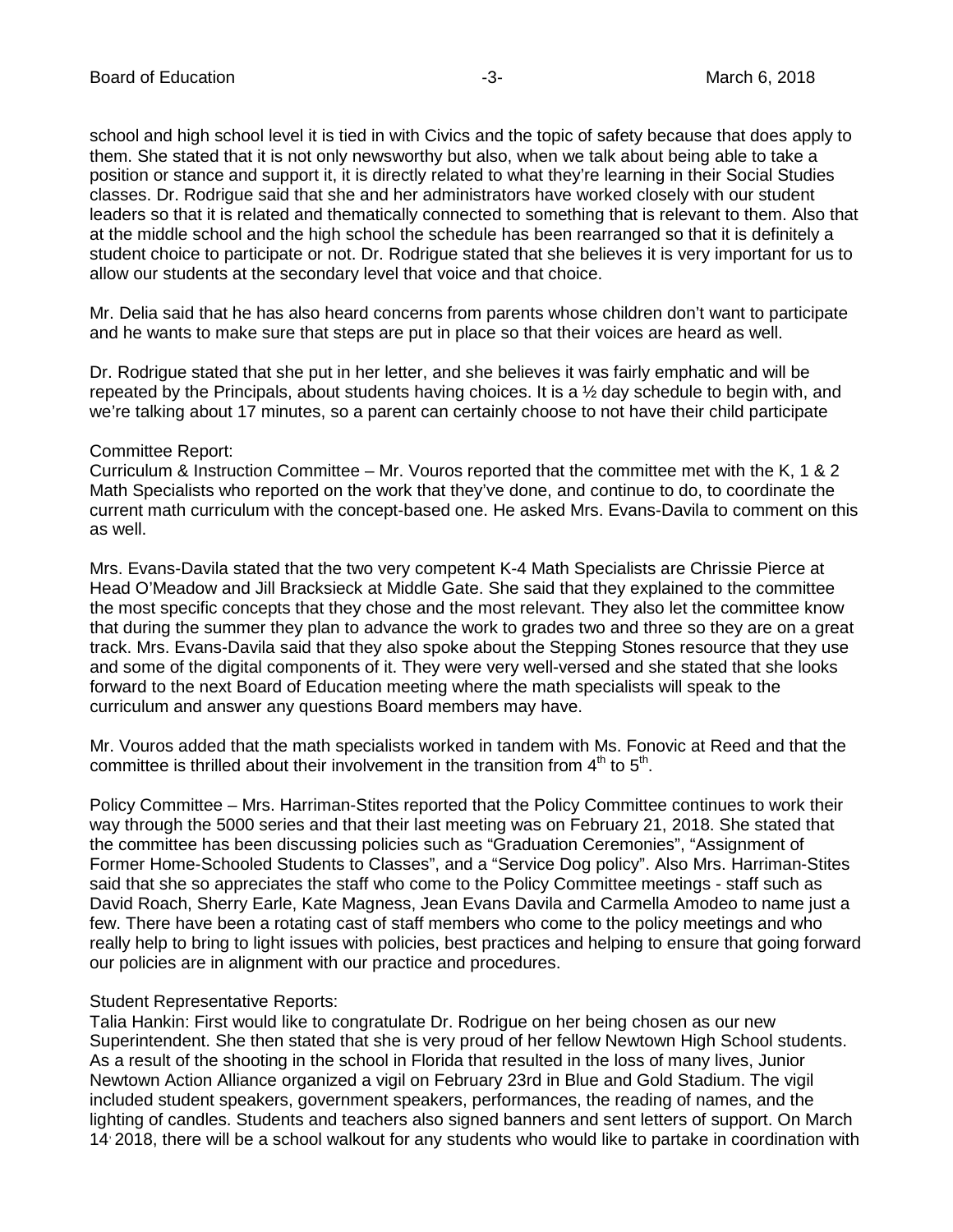other students across the nation. Some students will also travel as a group to the "March for our Lives" in Washington DC. Would like to give a huge thank you to the administration of NHS, Dr. Rodrigue and any other individuals who helped to make these activities possible for the students.

Rory Edwards: Would like to echo Talia's congratulations to Dr. Rodrigue as our new Superintendent. The end of the year is approaching and this means AP testing is coming up. Students in AP classes have been preparing all year for their test at the end of the course and continue to do so. Sign-ups have opened to take the test and hopefully college credit can be earned. Generally scores of 4 or 5 will give college credit, although this can vary by college.

Talia: The Guidance Dept. will be holding a College Advice Panel on March 22<sup>nd</sup>. Senior students who have gone through the college application process can volunteer their time to come speak to the juniors about their experience and share any advice they may have. This is extremely helpful for students who are about to start this process.

Rory: The Career Center at NHS has scheduled its annual Career Day for Thursday, April 5 and this year things are being run differently. There will be a more informal interview style so that students can engage and be engaged. Students will learn what it took for the person to get their job, their obstacles and successes and why they love doing what they do. With the new format, coordinators hope to make it easier for students to connect with the person rather than just learning about the career itself.

Talia: Junior Prom will be held on Friday, March 16<sup>th</sup> at the Amber Room in Danbury. This is one of the students' favorite events at the high school. The school also sponsors an "I Promise Program" each year where they encourage students to promise not to drink on the night of prom.

Rory: The winter sport season at NHS continues to wrap up as we head into March. The NHS Girls basketball team ended with a well fought loss against Trumbull and had a stellar season. Our gymnasts just competed in a State open and we had three Track and Field competitions. Our Cheerleaders placed third at the LL Championships in New Haven on Sunday and the Swim Team placed 4<sup>th</sup> in SWC's at Masuk. We are also very proud of our Dance Team, who was here tonight, because they won the State championship in Jazz last Saturday in Hamden. The Athletic Department has also started two separate Councils recently: 1) The Captain's Council, which aims to work on leadership skills and 2) the Class Act Council, that aims to promote sportsmanship in our NHS athletes.

Mrs. Ku asked Rory Edwards about the Class Act Council and who exactly it was for? He answered that it was for all student athletes at Newtown High School, across all sports and all seasons

### Item 7 – Old Business

#### Item 8 – New Business

Discussion and Possible Action on Policy 5112 – Ages of Attendance. Mrs. Ku said that normally there are two reads for a policy but because this change is so small, just adding two words to a sentence, that she hopes a decision could be made in one read.

MOTION: Mrs. Leidlein moved that the Board of Education approve the revision to Policy 5112 – Ages of Attendance – as presented. Mr. Cruson seconded.

Mrs. Harriman-Stites stated that it is a two word change and it is for legal and consistency sake. The change needs to be made as soon as possible. The statement is "Children who have not attained the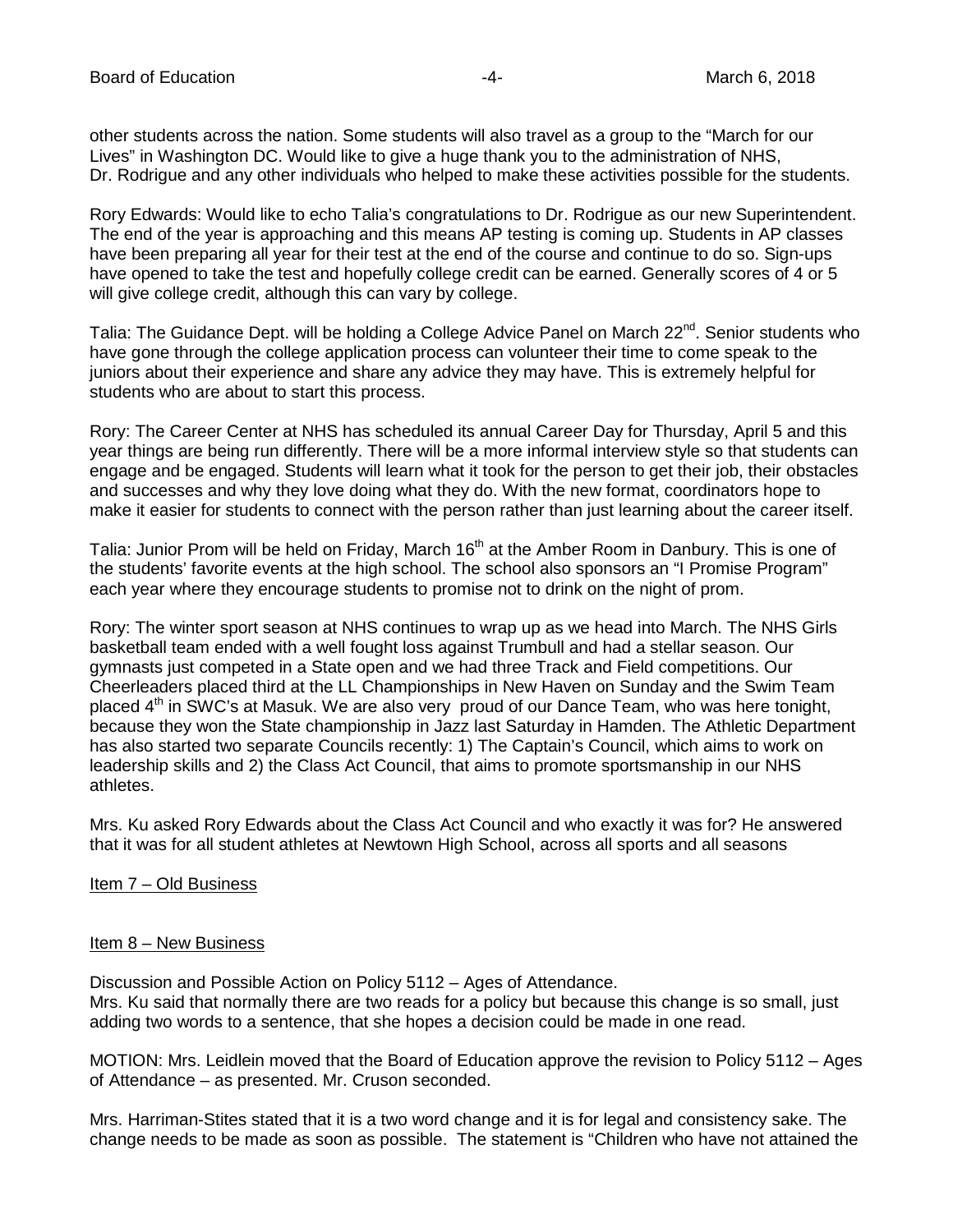age of five (adding) on or before the first day of January will not be admitted to kindergarten..." Our current policy was missing the underlined words "on or".

Mr. Clure asked if it's just the difference of one day?

Mrs. Evans Davila answered that that was correct but pointed out that it is, however, a big day for the child that is born on January 1<sup>st</sup>. When she called the State about this, because we noticed that our Kindergarten Registration Ad said December  $31<sup>st</sup>$ , they said that this is a very common mistake. Therefore we changed our Kindergarten Registration Ads to be correct with State law and we now need to correct our Policy 5112.

Mrs. McEvoy, Reporting Secretary, will underline changes in policies in the future, as well as put them in a different color.

Mr. Vouros asked what happens if a child is born in January after the 1<sup>st</sup>, say the 2<sup>nd</sup> or the 3<sup>rd</sup>?

Mrs. Evans-Davila stated that the way the law is written is that if your child turns 5 after the date, it is up to the Board of Education to decide whether the child should be allowed to attend kindergarten. Also if they do meet that legal age, the parent can also opt to keep their child out of kindergarten.

Mrs. Ku stated that, from personal experience, in the past the schools were very open to discussion about this as her son was on this line, and she was very appreciative of this.

Motion passes unanimously.

Minutes of February 27, 2018:

MOTION: Mrs. Leidlein moved that the Board of Education approve the minutes of February 27, 2018. Mr. Cruson seconded. Vote: 6 ayes, 1 abstained (Mr. Delia)

Item 9 – Public Participation

Item 10 – Adjournment MOTION: Mrs. Leidlein made a motion to adjourn and Mr. Vouros seconded. Motion passes unanimously.

The meeting adjourned at 8:25 p.m.

Respectfully submitted:

Daniel J. Cruson, Jr. **Secretary** 

\_\_\_\_\_\_\_\_\_\_\_\_\_\_\_\_\_\_\_\_\_\_\_\_\_\_\_\_\_\_\_\_\_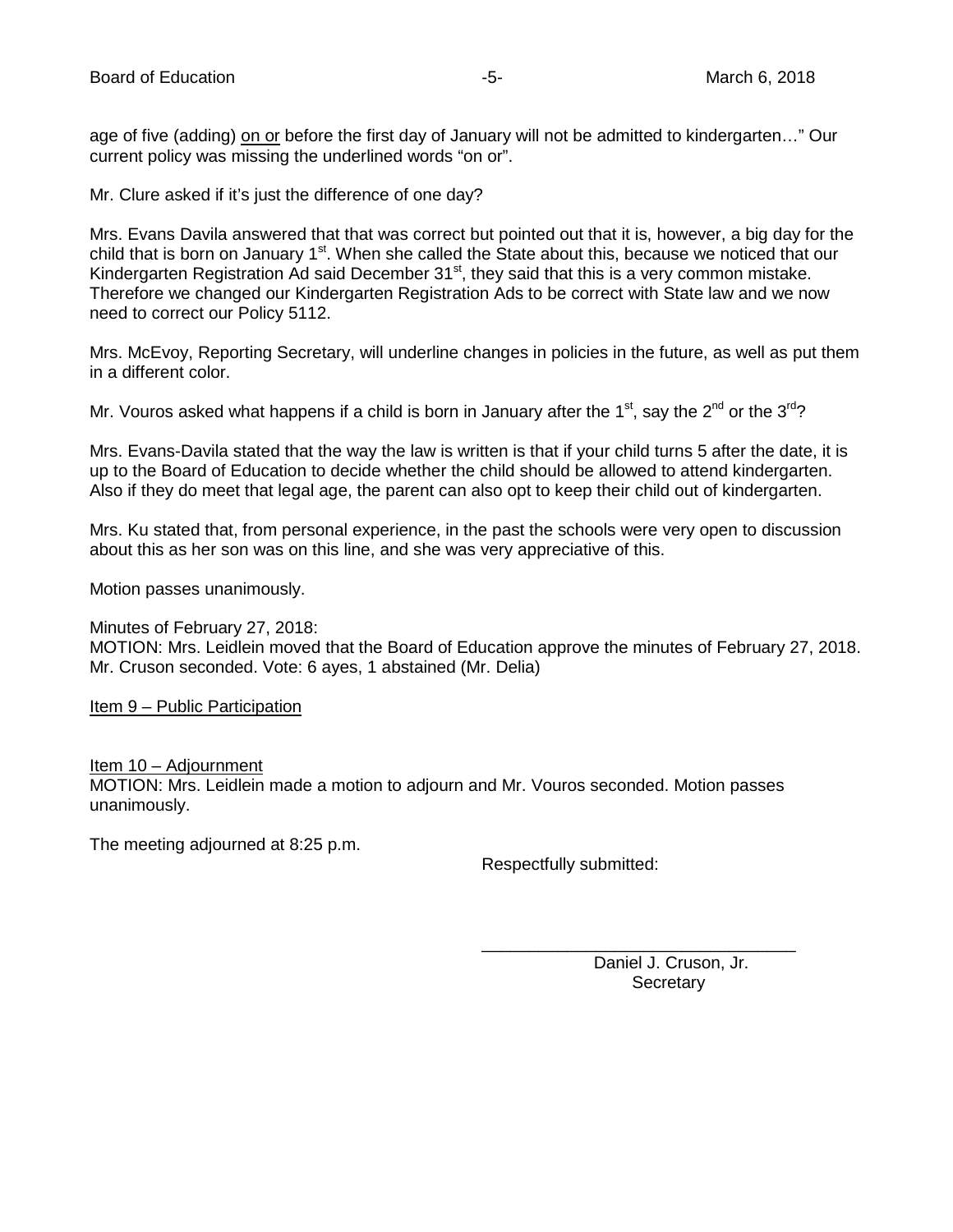February 22, 2018

TO: Dr. Lorrie Rodrigue

FROM: David Roach

Please accept the donation of \$3,095 from Lindell Hertberg to purchase a windscreen for the Newtown High School softball field. Lindell has donated many items in the past and has been a tremendous supporter of the NHS softball program.

Thank you.

film

**Lindell Hertberg** 61 Main Street Newtown, CT 06470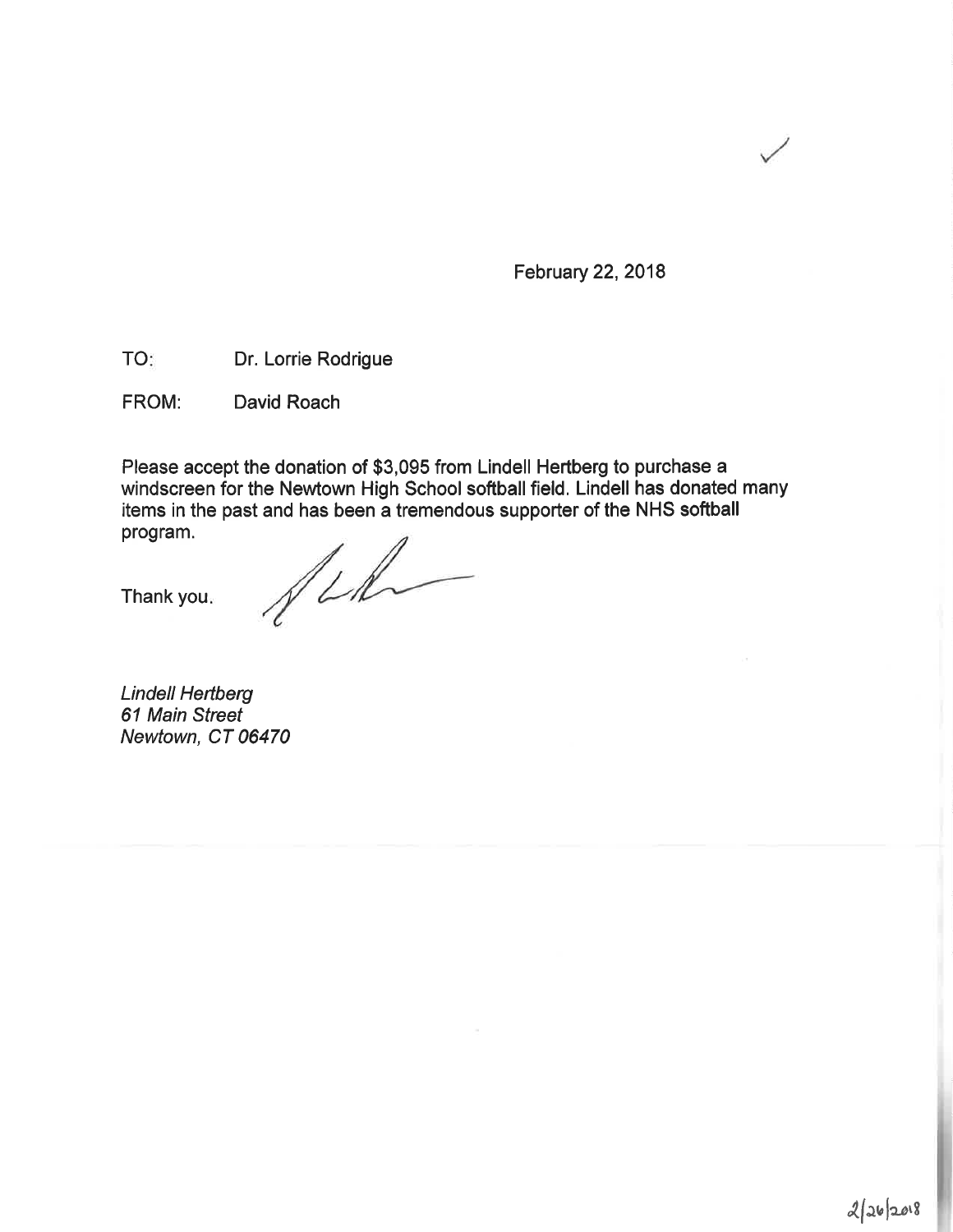February 22, 2018

TO: Dr. Lorrie Rodrigue

FROM: David Roach

Please accept a donation from the Connecticut Interscholastic Athletic Conference for a pixelot camera to be installed at Newtown High School's Blue and Gold Stadium. This camera will allow Newtown High School to livestream all events on blue and gold stadium. The cost of this camera is \$4,750

Thank you.

CAS 30 Realty Drive Cheshire, CT

 $1/1/1/1$ 

2/26/18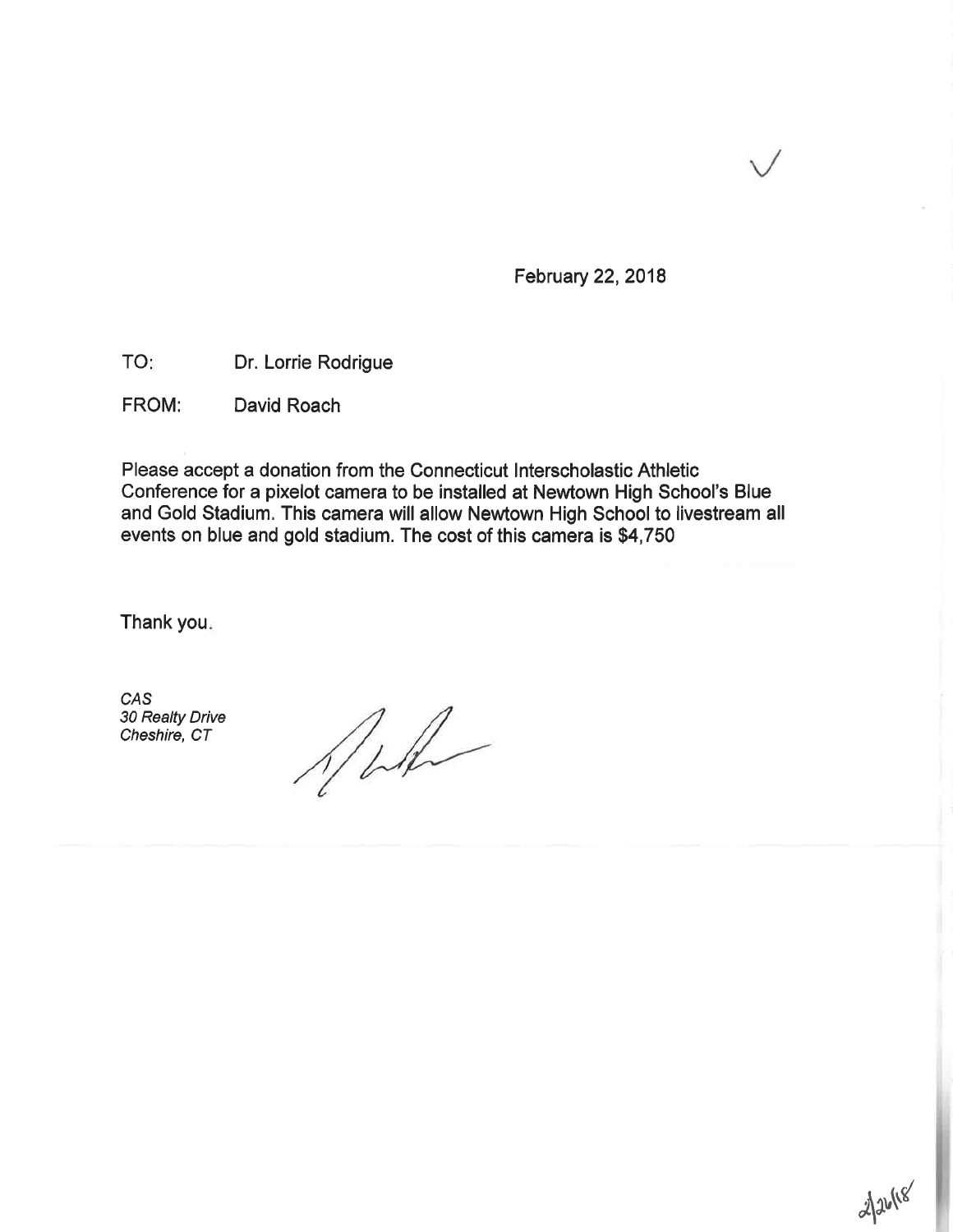Dr. Lorrie Rodrigue

Superintendent, Newtown Public Schools

3 Primrose Street, Newtown, CT 06470

Dear Dr. Rodrigue,

 $\tilde{\alpha}$ 

Please accept this letter as confirmation of my retirement from Newtown Public Schools, effective May 1, 2018. My last day of work will be April 30, 2018.

Regards, Mary Ellen Nasinka

R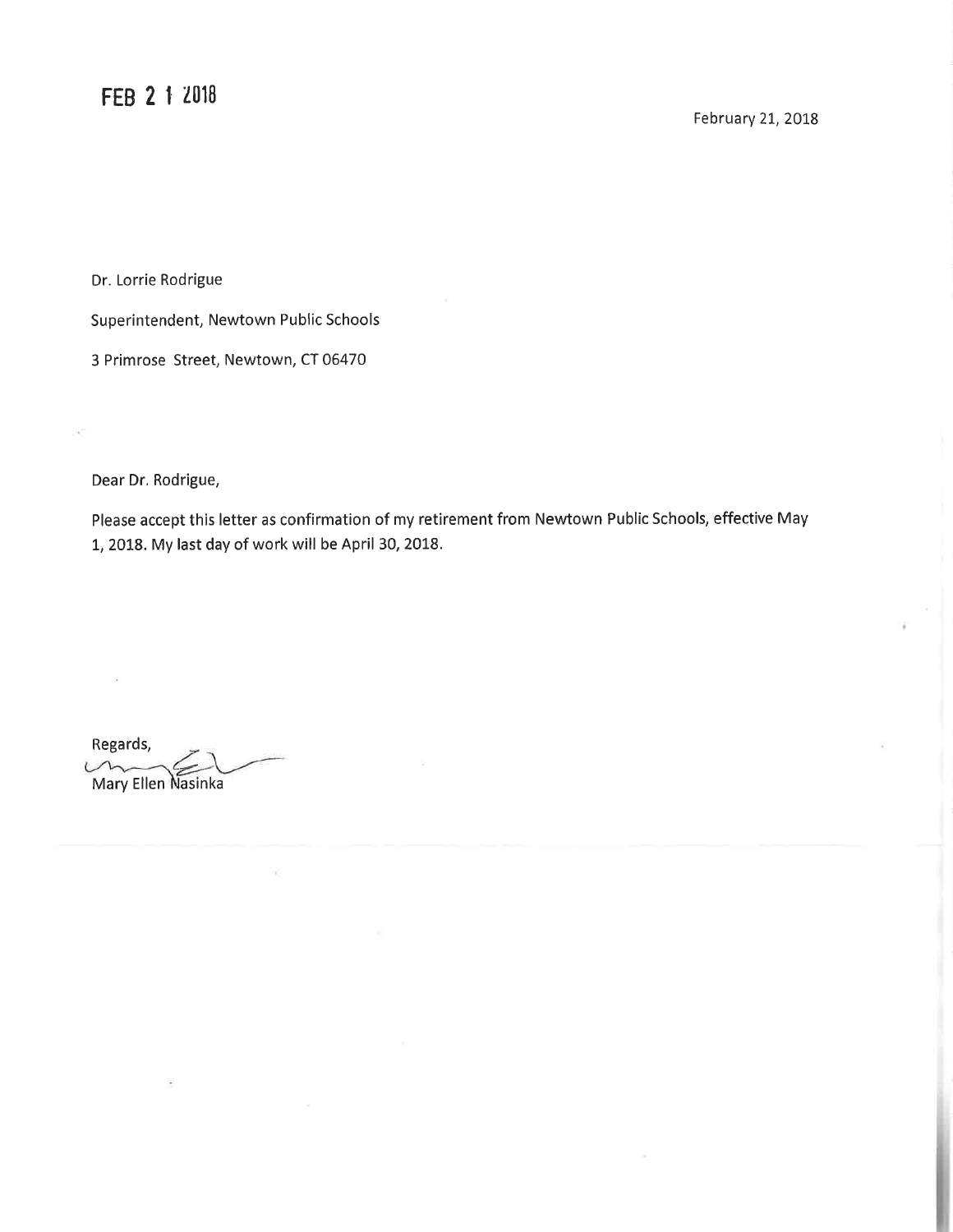**MAR 0 1 2018** 

108 Jacqueline Drive Southbury, CT 06488 February 22, 2018

Dr. Lorrie Rodrigue Interim Superintendent of Schools 3 Primrose Street Newtown, CT 06470

Dear Dr. Rodrigue:

I have been working in Newtown my entire teaching career. I was hired to teach Special Education by Bob Chiappetta and Dr. John Reed in March of 1982. I decided after six years in Special Education to take a second grade position at Head O' Meadow School under the leadership of Edgar Rodriques. Throughout my 36 years in Newtown Public Schools I have been privileged to work with great building principals and many dedicated and talented colleagues.

Now, it is time to join my husband, Al, who retired from the Newtown Public Schools eight years ago. In accordance with Article 12 of the 2016-2020 Contract between the Newtown Board of Education and the Newtown Federation of Teachers, I am writing to inform you that I will be retiring at the end of this school year, 2017-2018. I wanted to inform you now so you can plan for the upcoming school year regarding staffing needs.

It has been a joy dedicating all of my years teaching children of the community in which I was raised and educated. Following the path of my parents, James and Barbara Hinckley, both educators, has been wonderful. My father was Newtown High School Principal and Superintendent of Schools here for part of his career. My mother began teaching at Sandy Hook and was part of the staff that opened Head O' Meadow in 1977. It was a pleasure to have joined her at Head O' Meadow in 1985 until she retired in 1991.

Thank you for your consideration in forwarding my request to the Newtown Board of Education for approval.

Fasluch Sincerely, Sara Washicko

**Second Grade Teacher** Head O' Meadow School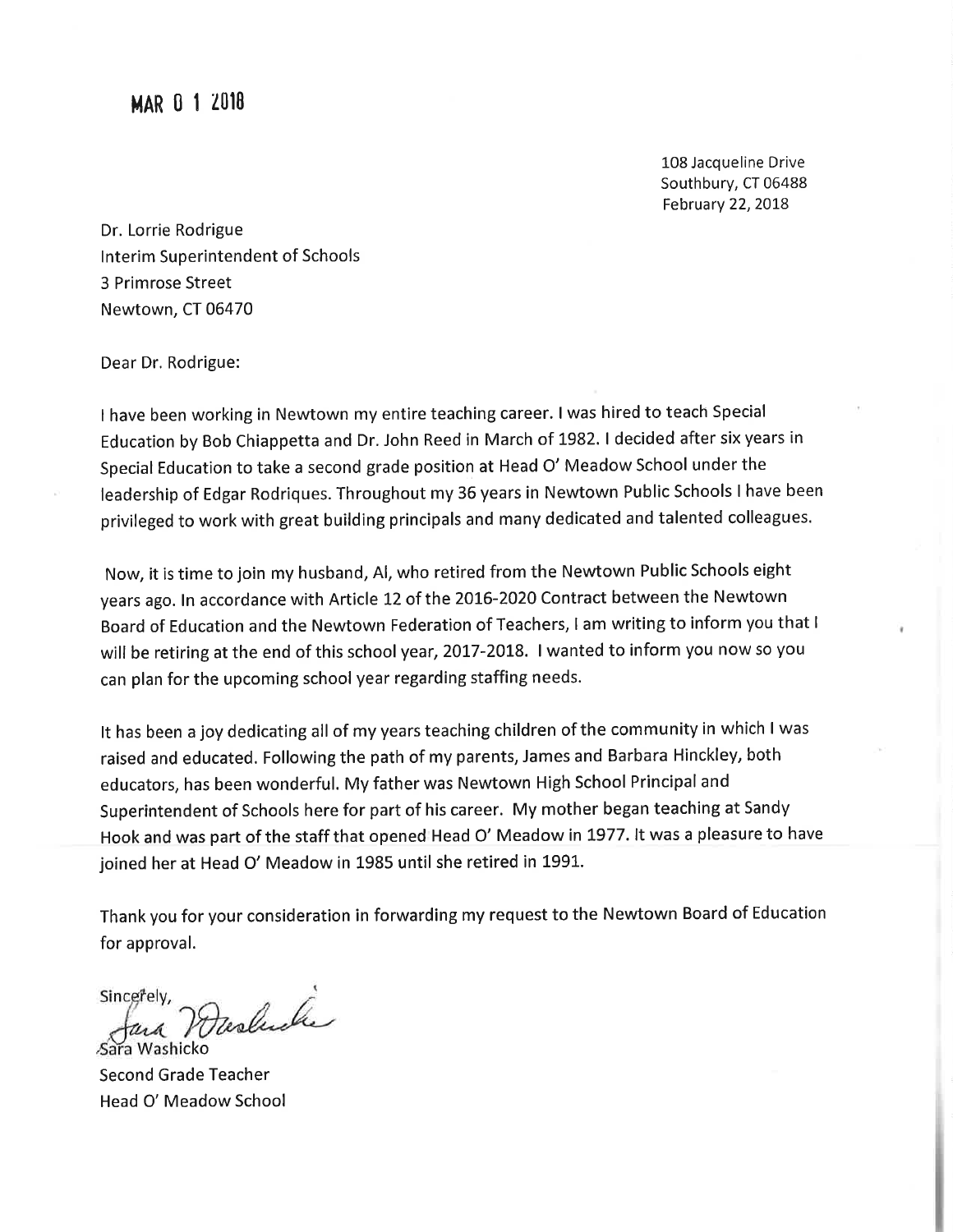# Correspondence Report  $2/19/2018 - 3/4/2018$

| Date                | <b>Name</b>                   | <b>Topic</b>                   |
|---------------------|-------------------------------|--------------------------------|
| 2/19/18             | Robin Chaber Allen            | <b>Parkland Vigil</b>          |
| 2/22/18             | <b>Tommy Murray</b>           | Parkland Vigil - Speaker       |
| 2/22/18             | Kristen Bulkley               | Plans for Walkout              |
| 2/22/18             | Po Murray                     | <b>Parkland Vigil</b>          |
| 2/22/18             | Cathy Breen Austermann        | Middle School Walkout          |
| 2/23/18             | Po Murray                     | Parkland Vigil                 |
| 2/23/18             | Cathy Breen Austermann        | Middle School Walkout          |
| 2/23/18             | <b>Phil and Ann Sandercox</b> | <b>NMS Walkout Plans</b>       |
| 2/23/18             | Scott Miraldi, Toni Miraldi   | <b>NHS Chinese Teacher</b>     |
| 2/24/18             | Janet Ziperstein              | <b>NMS Walkout</b>             |
| 2/25/18             | Lynn Edwards                  | <b>NMS Walkout</b>             |
| 2/26/18             | Mackenzie Sullivan            | Middle School Walkout          |
| 2/26/18             | Amy DeLoughy                  | <b>NMS Walkout</b>             |
| 2/27/18             | Lynn Edwards                  | <b>NMS Walkout</b>             |
| 2/27/18             | Abby Hill                     | <b>Service Dog Policy</b>      |
| 3/1/18              | Kristen Bulkley               | March 14 <sup>th</sup> Walkout |
| 3/1/18              | Lynn Edwards                  | <b>NMS Walkout</b>             |
| 3/2/18              | Po Murray                     | Shell Casing @ High School     |
| 3/2/18              | Cathy Austermann              | Walkout on Social Media        |
| 3/4/18<br>Abby Hill |                               | Service Dog for Teacher        |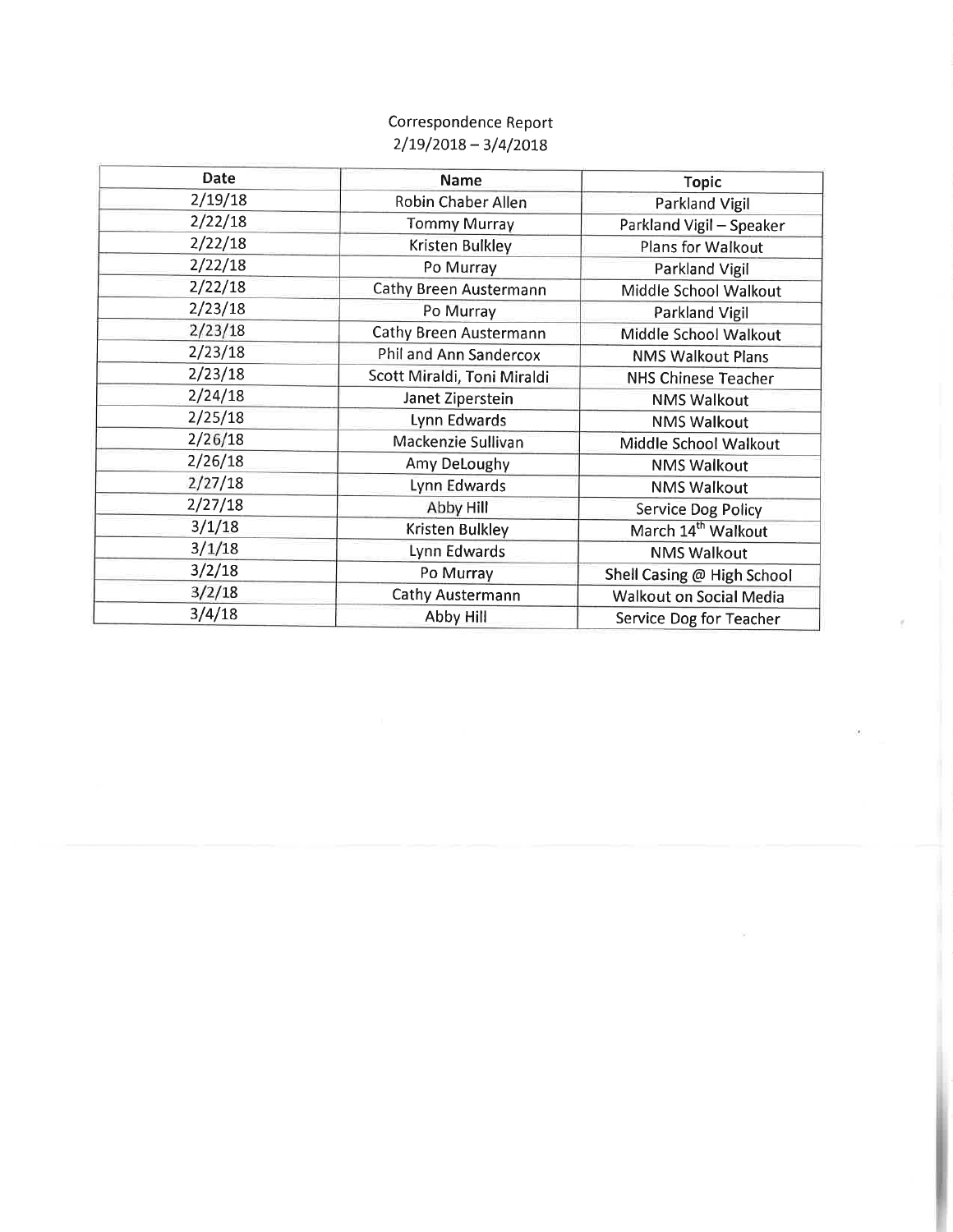## **Students**

#### **Ages of Attendance**

In accordance with Connecticut General Statute 10-186, the Board of Education shall provide education for all persons five years of age and older, having attained age five on or before the first day of January of any school year, and under twenty-one years of age who is not a graduate of a high school or vocational school, except as provided in Connecticut General Statutes 10-233c and 10-233d. Children who have not attained the age of five on or before the first day of January will not be admitted to kindergarten unless the student meets the requirements of Policy 5111. Additionally, according to Connecticut General Statute 10-76d (b2), special education will be provided for children who have attained the age of three and who have been identified as being in need of special education, and whose educational potential will be irreparably diminished without special education.

Parents and those who have the control of children five years of age and over and under eighteen years of age, are obligated by Connecticut law to require their children to attend public day school or its equivalent in the district in which such child resides, unless such child is a high school graduate or the parent or person having control of such child is able to show that the child is elsewhere receiving equivalent instruction in the studies taught in the public schools. The parent or person having control of a child sixteen or seventeen years of age must consent to such child's withdrawal from school. For the school year commencing July 1, 2011 and each school year thereafter, the parent or person having control of a child seventeen years of age may consent to such child's withdrawal from school. The parent or person shall exercise this option by personally appearing at the school district office to sign a withdrawal form. Such withdrawal form shall include an attestation from a guidance counselor or school administrator of the school that this district has provided the parent or person with information on the educational opportunities options available in the school system and in the community.

The parent or person having control of a child five years of age shall have the option of not sending the child to school until the child is six years of age. The parent or person having control of a child six years of age shall have the option of not sending the child to school until the child is seven years of age.

The parent or person shall exercise such option by personally appearing at the school district office and signing an option form. The district shall provide the parent or person with information on the educational opportunities available in the school system.

A child who has attained the age of seventeen and who has voluntarily terminated enrollment with parental consent in the district's schools and subsequently seeks readmission may be denied readmission for up to ninety school days from the date of such termination, unless such child seeks readmission to the District not later than ten (10) schooldays after such termination in which case the Board shall provide school accommodations to such child not later than three school days after such child seeks readmission.

A child who has attained the age of nineteen or older may be placed in an alternative school program or other suitable educational program if he/she cannot acquire a sufficient number of credits for graduation by age twenty-one.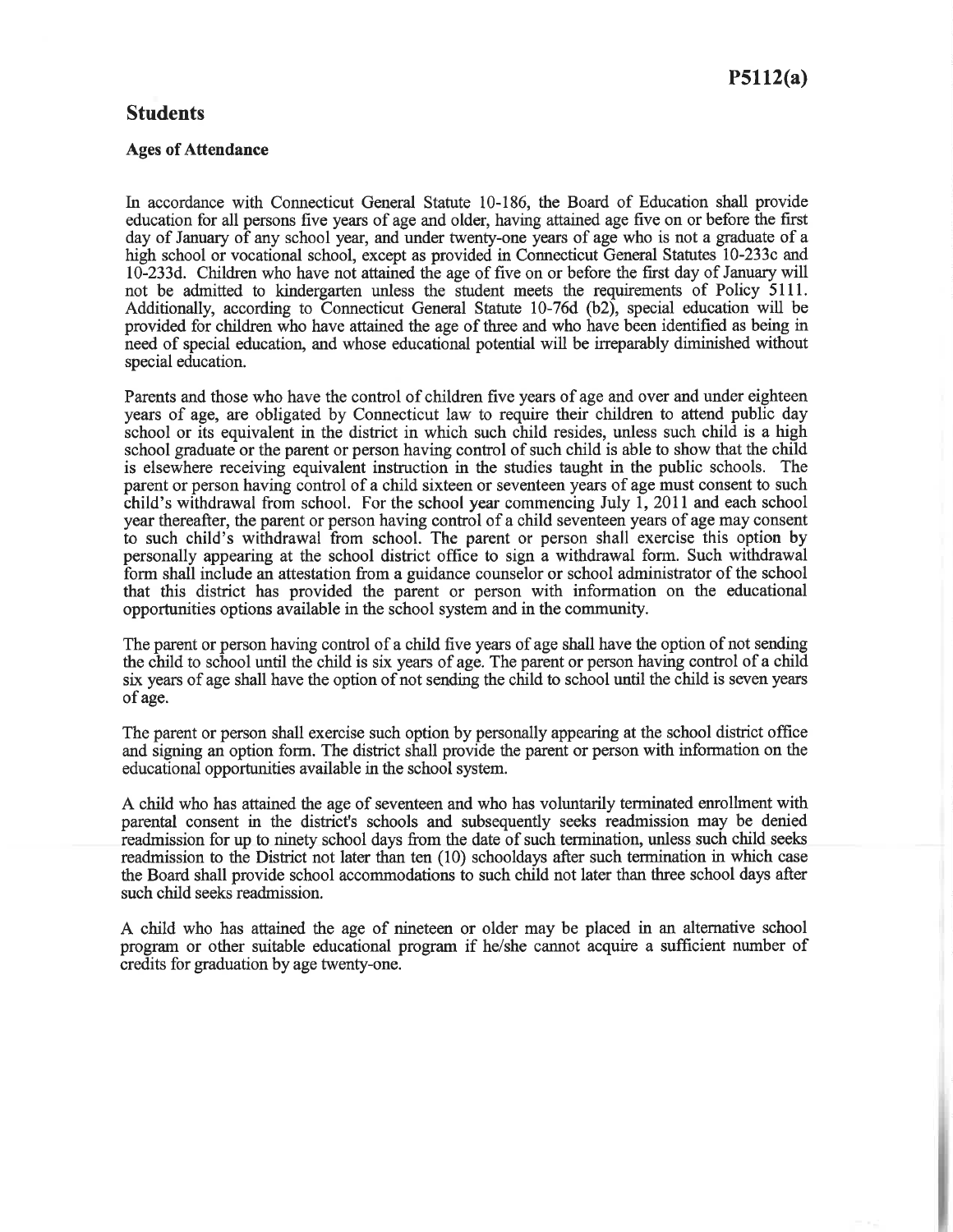# **Students**

**Ages of Attendance (continued)** 

(cf. 5111 - Admission/Placement)<br>(cf. 6146 - Graduation Requirements)

| Legal Reference:                                       | <b>Connecticut General Statutes</b>                                                                                                                                             |  |
|--------------------------------------------------------|---------------------------------------------------------------------------------------------------------------------------------------------------------------------------------|--|
|                                                        | 10-15 Towns to maintain schools                                                                                                                                                 |  |
|                                                        | 10-15c Discrimination in public schools prohibited. School attendance by<br>five-year-olds                                                                                      |  |
|                                                        | $10-76a - 10-76g$ re special education                                                                                                                                          |  |
|                                                        | 10-184 Duties of parents (re mandatory schooling for children ages five to<br>sixteen, inclusive) as amended by PA-98-243, PA 00-157 and PA 09-6<br>(September Special Session) |  |
|                                                        | 10-186 Duties of local and regional boards of education re school<br>attendance. Hearings.                                                                                      |  |
| Appeals to State Board. Establishment of hearing board |                                                                                                                                                                                 |  |
|                                                        | 10-233a - 10-233f Inclusive; re: suspend, expel, removal of students                                                                                                            |  |
|                                                        | 10-233c Suspension of students                                                                                                                                                  |  |
|                                                        | 10-233d Expulsion of pupils                                                                                                                                                     |  |
|                                                        | <b>State Board of Education Regulations</b>                                                                                                                                     |  |
|                                                        | 10-76a-1 General definitions (c) (d) (q) (t)                                                                                                                                    |  |
|                                                        |                                                                                                                                                                                 |  |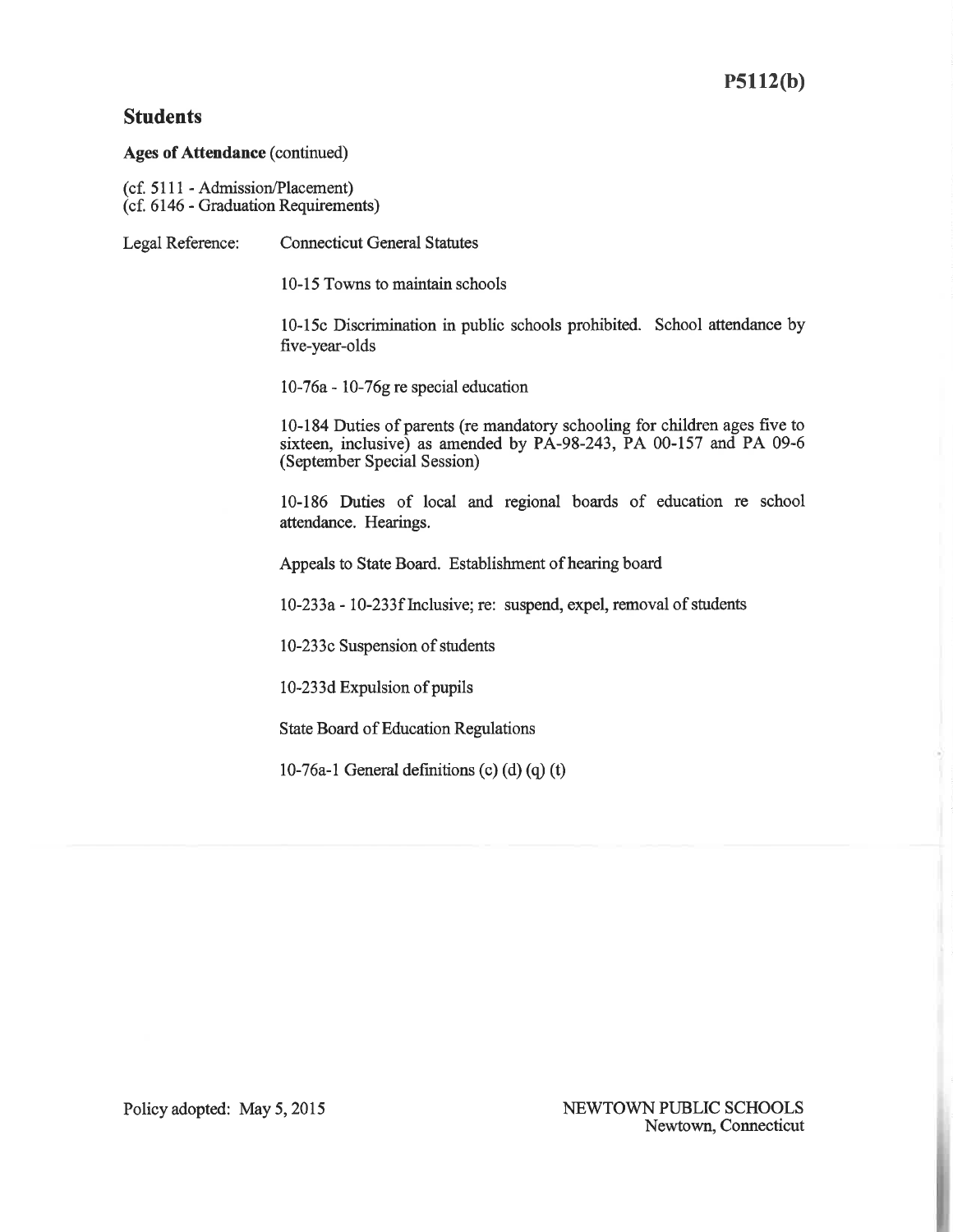

**General Assembly February Session, 2018**  **Raised Bill No. 364 LCO No. 1058**  $*01058$  $ED$  \*

Referred to Committee on EDUCATION Introduced by:

 $(ED)$ 

# AN ACT CONCERNING SPECIAL EDUCATION FUNDING.

Be it enacted by the Senate and House of Representatives in General Assembly convened:

Section 1. Subsection (b) of section 10-76g of the 2018 supplement to the general statutes is repealed and the following is substituted in lieu thereof (Effective July 1, 2018):

(b) Any local or regional board of education which provides special education pursuant to the provisions of sections 10-76a to 10-76g, inclusive, for any exceptional child described in subparagraph (A) of subdivision (5) of section 10-76a, under its jurisdiction, excluding (1) children placed by a state agency for whom a board of education receives payment pursuant to the provisions of subdivision (2) of subsection (e) of section 10-76d, and (2) children who require special education, who reside on state-owned or leased property, and who are not the educational responsibility of the unified school districts established pursuant to sections 17a-37 and 18-99a, shall be financially responsible for the reasonable costs of special education instruction, as defined in the regulations of the State Board of Education, in an amount equal to (A) for any fiscal year commencing prior to July 1, 2005, five times the average per pupil educational costs of such board of education for the prior fiscal year, determined in accordance with the provisions of subsection (a) of section 10-76f, [and] (B) for the fiscal [year commencing July 1, 2005, and each fiscal year thereafter] years ending June 30, 2006, to June 30, 2018, inclusive, four and one-half times such average per pupil educational costs of such board of education, and  $(C)$  for the fiscal year ending June 30, 2019, and each fiscal year thereafter, two times such average per pupil educational costs of such board of education. The State Board of Education shall, within available appropriations, pay on a current basis any costs in excess of the local or regional board's basic contribution paid by such board in accordance with the provisions of this